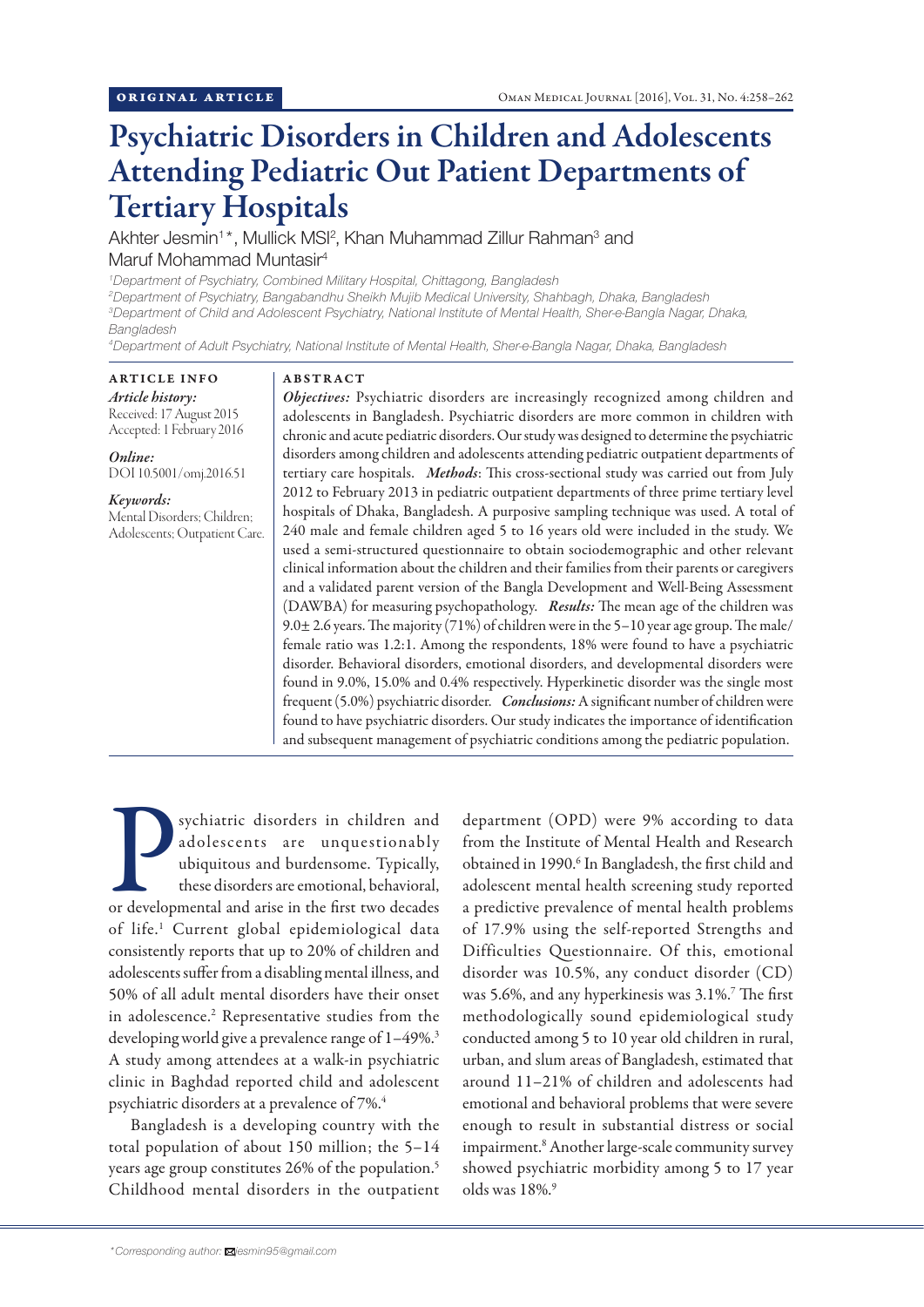Child and adolescent mental health services are limited throughout the globe. Recent data from the WHO Mental Health Atlas (2005) found that the need for child and adolescent mental health services are not fully met anywhere in the world.<sup>10</sup> The scenario is comparatively worse in developing countries, including Bangladesh, and a massive gap exists between need and service provision.

Child psychiatric disorders often present in the context of somatic symptoms and are more common among frequent practice attendees.<sup>11</sup> It was also found that psychiatric disorders are more common in children with chronic and acute pediatric disorders.12,13 As a result, child mental health problems are common reasons for consultation in general pediatric clinics. The result of a recent study showed that 20% of children attending pediatric OPDs had suffered from a psychiatric disorder.<sup>14</sup> Moreover in developing countries, families may not appreciate, or children may not be able to express, psychological distress and may somatize their symptoms. Children and adolescents and their care-takers hesitate to seek help from mental health professionals; rather they prefer pediatric medical settings for treatment and support.

This study was designed to ascertain the proportion and pattern of psychiatric disorders at the pediatric OPD of three prime tertiary level hospitals of Dhaka, Bangladesh. The information will help to define needs and priorities of this patient group. It will also help to integrate the pediatric and child psychiatric service to deal with such patients more effectively.

#### METHODS

This cross-sectional study was conducted between July 2012 and February 2013 in the pediatric OPD of three tertiary level hospitals of Dhaka, Bangladesh. These were the Combined Military Hospital (CMH), Bangabandhu Sheikh Mujib Medical University (BSMMU) Hospital, and Dhaka Medical College Hospital (DMCH). The purposive sampling technique was used and a sample size of 240 was taken. Data for 80 male and female patients aged 5 to 16 years were taken from each hospitals. Children and adolescents with impaired consciousness, very severe physical illness, and not accompanied by parents/guardians were excluded. Informed consent was taken from the parent/guardian.

A semi-structured questionnaire containing sociodemographic and other relevant clinical information and the parent version of the Development and Well-Being Assessment (DAWBA) in Bangla were applied to the consented parents or caregivers. DAWBA is a validated and internationally well-accepted research instrument that contains a novel package of questionnaires, interviews, and rating techniques designed to generate International Statistical Classification of Diseases and Related Health Problems 10<sup>th</sup> Revision (ICD-10) psychiatric diagnoses among children and adolescents aged 5 to 18 year olds (and has been extended up to 18 years).15 The self-version of DAWBA is applicable only for children ≤ 11 years, but this study looked at children aged 5 to 16 years old. Therefore, for uniformity and convenience, only the parent version was used in this study. This instrument has been translated in Bangla and standardized and validated by Mullick and Goodman.8 DAWBA was administered as an interview with parents and verbatim accounts of any reported problems were recorded. The supervisor of the study who is an international rater and validator of DAWBA, subsequently reviewed both the verbatim accounts and the answers to structured questions, and did the clinical rating before assigning diagnoses according to ICD-10 criteria. Thus, a specific diagnosis was reached through DAWBA.

Ethical clearance was obtained from the ethical clearance committee of the concerned authorities of hospitals. Data analysis was performed using computer software program SPSS Statistics (SPSS Statistics Inc., Chicago, US), version 15.0 for Windows. Data was presented by frequency distribution, graphs and tables, and appropriate statistical tests (chi-square test) were performed.

#### RESULTS

A total of 240 children and adolescents aged 5 to 16 years attending the pediatric OPD were included in the study. The mean age of the respondents was 9.0 $\pm$ 2.6 years. The majority (70.8%) of children were aged 5 to 10 years old [Table 1]. Over half of the children were male (54.2%) and the male/female ratio was 1.2:1. The majority (79.2%) of children were in primary level education, 13.7% were in secondary education, and 7.1% were illiterate. Most children (74.2%) resided in urban areas and had a middle socioeconomic status (51.7%). Most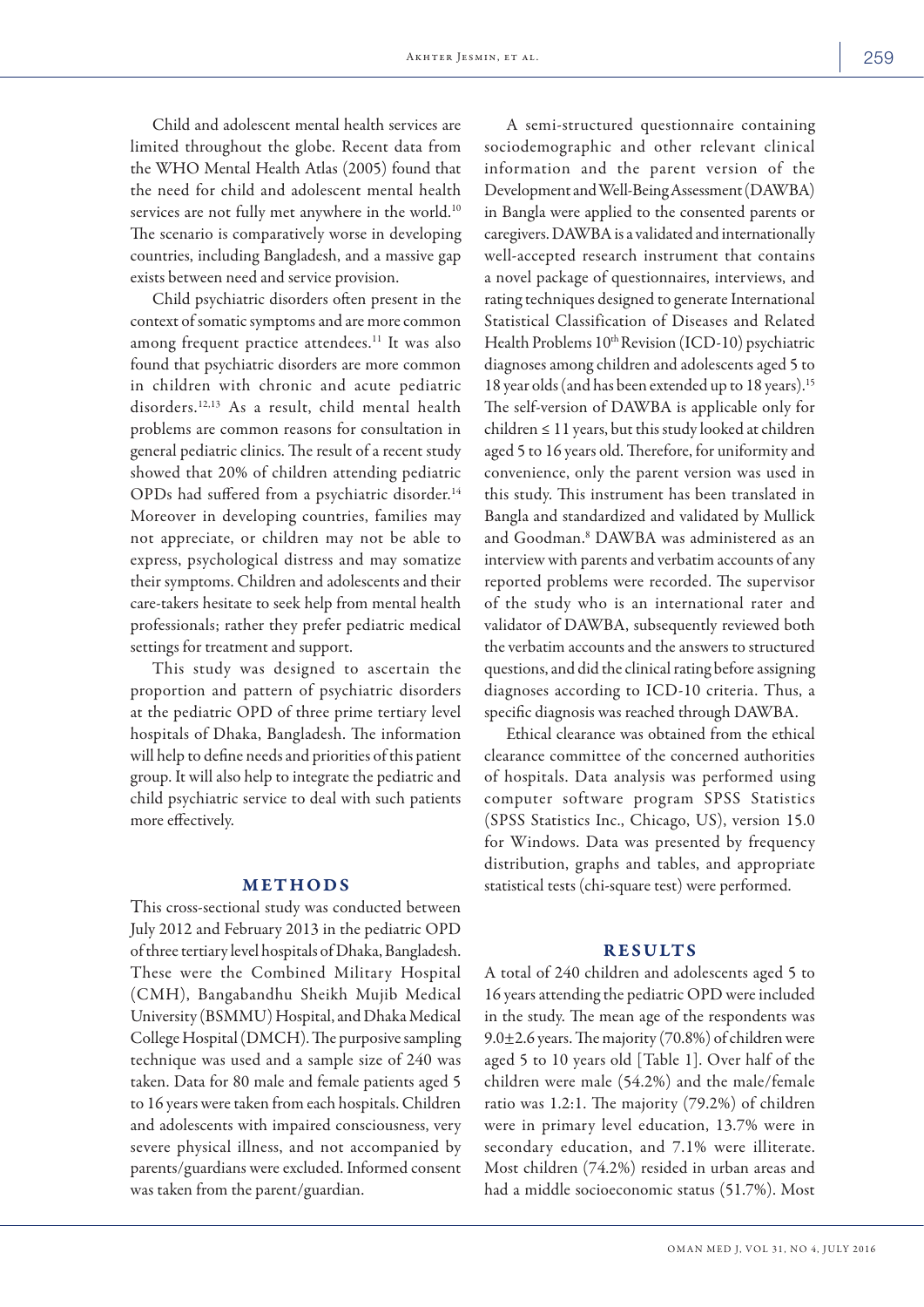| Sociodemographic<br>variables | Frequency | Percentage | $p$ -value* |
|-------------------------------|-----------|------------|-------------|
| Age, years                    |           |            | 0.653       |
| $5 - 10$                      | 170       | 70.8       |             |
| $11 - 16$                     | 70        | 29.2       |             |
| <b>Sex</b>                    |           |            | 0.696       |
| Male                          | 130       | 54.2       |             |
| Female                        | 110       | 45.8       |             |
| <b>Educational level</b>      |           |            | 0.469       |
| Illiterate                    | 17        | 7.1        |             |
| Primary level                 | 190       | 79.2       |             |
| Secondary level               | 33        | 13.7       |             |
| Habitat                       |           |            | 0.602       |
| Rural                         | 62        | 25.8       |             |
| Urban                         | 178       | 74.2       |             |
| Socioeconomic status          |           |            | 0.518       |
| Upper                         | 4         | 1.7        |             |
| Middle                        | 124       | 51.7       |             |
| Lower                         | 112       | 46.7       |             |
| Religion                      |           |            | 0.915       |
| Islam                         | 234       | 97.5       |             |
| Hinduism                      | 6         | 2.5        |             |

Table 1: Sociodemographic characteristics of the study population ( $n = 240$ ).

*\*Chi-square test.*



Figure 1: Proportion of psychiatric disorders among the respondents  $(n = 240)$ .



Figure 2: Psychiatric disorders of the respondents in the three hospitals ( $n = 240$ ).

were Muslim (97.5%). Sociodemographic variables were not associated with the presence of psychiatric disorder (*p* > 0.050).

Psychiatric disorders were found in 18% of the study population [Figure 1]. Among them, 13%, 23%, and 20% of children and adolescents were from CMH Dhaka, BSMMU, and DMCH, respectively [Figure 2]. Behavioral disorders made up 9% of the overall disorders, emotional disorders were 15%, and developmental disorders were 0.4% [Figure 3]. Hyperkinetic disorder was the most frequent (5%) psychiatric disorder [Table 2].





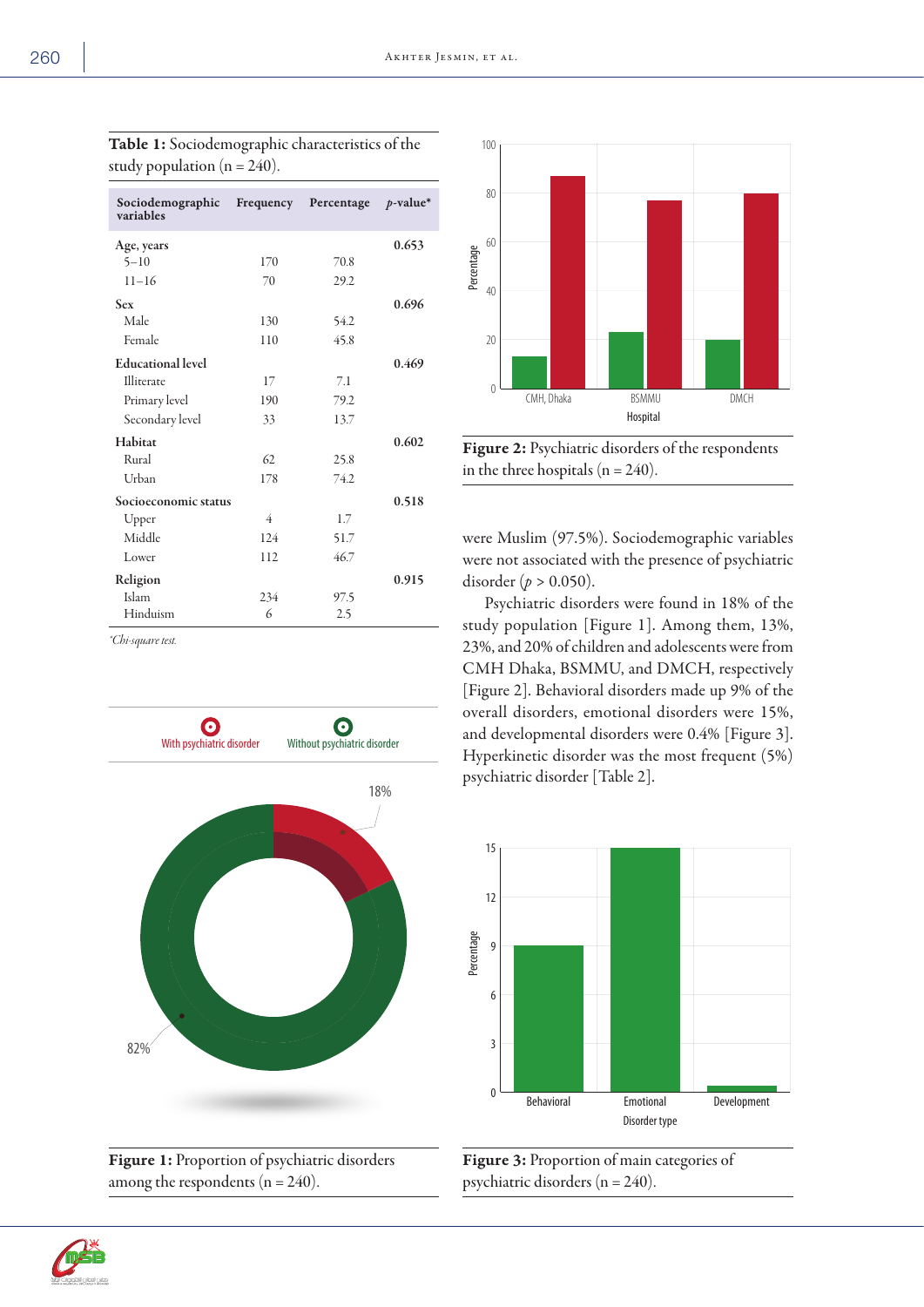| Disorder type                     | Frequency      | Percentage |
|-----------------------------------|----------------|------------|
| <b>Behavioral</b>                 | 22             | 9.2        |
| Hyperkinetic disorder             | 13             | 5.4        |
| Oppositional defiant<br>disorder  | 7              | 2.9        |
| Conduct disorder                  | $\overline{2}$ | 0.8        |
| Emotional                         | 35             | 14.6       |
| Obsessive compulsive<br>disorder  | 6              | 2.5        |
| Depressive disorder               | 4              | 1.7        |
| Somatoform disorder               | 4              | 1.7        |
| Separation anxiety disorder       | 4              | 1.7        |
| Phobic anxiety disorder           | 4              | 1.7        |
| Other emotional disorder          | 4              | 1.7        |
| Social anxiety disorder           | 3              | 1.3        |
| Post-traumatic stress<br>disorder | 3              | 1.3        |
| Panic attack                      | $\overline{c}$ | 0.8        |
| Generalized anxiety<br>disorder   | 1              | 0.4        |
| Developmental                     | 1              | 0.4        |
| Autistism spectrum<br>disorder    | 1              | 0.4        |

Table 2: Types of psychiatric disorders among the study population ( $n = 240$ ).

*Multiple responses were recorded.*

### DISCUSSION

Out of the 240 patients in the pediatric OPD, 44 were found to exhibit psychiatric disorder making the overall proportion of psychiatric disorder 18%. The result is comparable to rates (20%) obtained in previous studies.14,16,17 However, our result is lower than that of a previous UK study  $(28\%)^{18}$  but is higher than studies by Goldberg et al (1–8% and 5%).19,20 This inconsistent finding might have been due to different diagnostic criteria (ICD-9) and different study methodologies (pediatricians did the diagnoses of the diseases of those studies).

It could be speculated that the proportion of psychiatric disorder would be higher in a pediatric OPD where more sick children attend with physical symptoms and chronic illness. However, our finding is almost equal with the overall prevalence of child and adolescent psychiatric disorder (11–21% and 18.4%) in Bangladesh.8,9 This may be due to the selection of tertiary hospitals of Dhaka city. Another reason may be the use of the DAWBA, which primarily focuses on the common emotional, behavioral, and hyperactivity disorders and covers

less common disorders in children and adolescents more briefly.

While comparing the proportion of psychiatric disorders among three hospitals, a lower prevalence (13%) was found in CMH compared to the other two hospitals (23% in BSMMU and 20% in DMCH). A possible reason for this is that as a tertiary hospital CMH has a good screening system of patients at its primary level by qualified doctors who usually identify the probable psychiatric cases and refer them to psychiatric OPD. In our study, the overall proportion of emotional disorder was the highest (15%) among all psychiatric disorders. Other studies also reported similar results.11,14,18,21 Hyperkinetic disorder was 5% in this study, lower than findings  $(8\%)$  of older studies.<sup>18,20</sup> On the other hand, the rate is much higher than the overall prevalence (1%) of hyperkinetic disorder in Bangladesh.9 This may be due to the urban predominance of the respondents who were more exposed to risk factors (like parental expectations, attitudes to and tolerance of behavior, adverse social condition, academic pressure, lead exposure, and certain food additives).

The next common diagnosis was oppositional defiant disorder (ODD) (3%), and CD was found in 1% of respondents. The result is compatible with the overall prevalence rate (1% for each disease) of Bangladesh,<sup>9</sup> but is lower than the findings of other studies,which reported a rate of 2.9% and 14% for CD, respectively.<sup>8,18</sup> Mullick and Goodman<sup>8</sup> also reported a prevalence of 5.9% for ODD, which can be explained by the study location, a slum area. In slum areas, children and adolescents might be more vulnerable to social threats such as a lack of parental support, low socioeconomic status, and easy access to crime. The depicted lower prevalence of psychiatric disorders in our study may also be due to the ignorance of the family members to recognize the symptoms of ODD or CD as illness. For example, behavioral disorders were noticed less by the parents and caregivers and may not be considered as disorder for getting medical support.

Obsessive-compulsive disorder (OCD) was found in 2.5% of the respondents in our study. This figure is similar to other studies within the same culture that were performed in different settings.<sup>8,22</sup> The preponderance of somatoform disorder, which were observed in 1.7% of the study participants, was consistent with the overall prevalence rate in Bangladesh (2%).9 Generalized anxiety disorder was